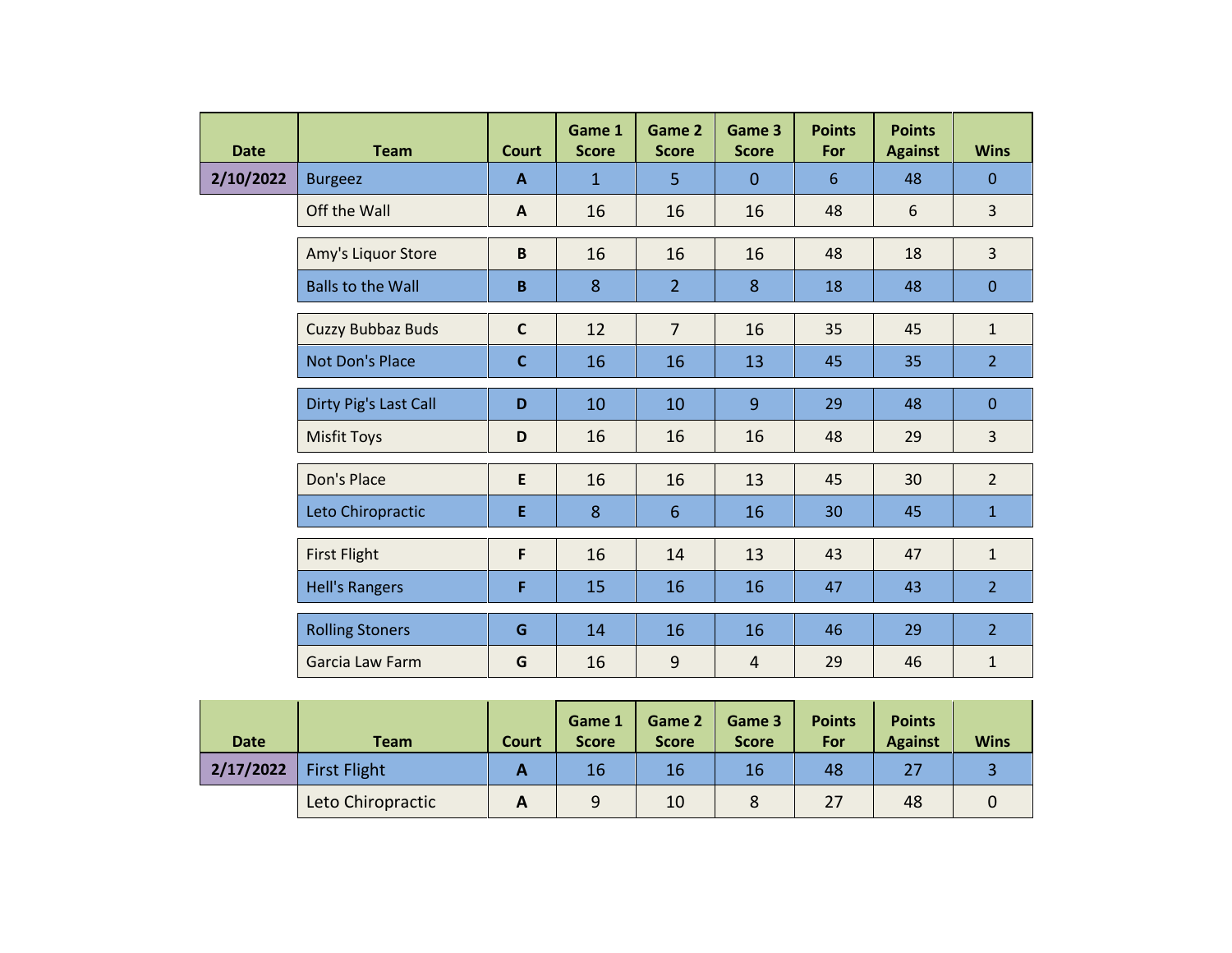| Garcia Law Farm          | B           | 12             | $\overline{3}$ | $\overline{4}$  | 19             | 48             | $\overline{0}$ |
|--------------------------|-------------|----------------|----------------|-----------------|----------------|----------------|----------------|
| <b>Hell's Rangers</b>    | B           | 16             | 16             | 16              | 48             | 19             | 3              |
| Amy's Liquor Store       | $\mathbf C$ | 16             | 16             | 16              | 48             | $\overline{7}$ | $\overline{3}$ |
| <b>Burgeez</b>           | C           | 4              | $\overline{2}$ | $\mathbf{1}$    | $\overline{7}$ | 48             | $\mathbf{0}$   |
| Cuzzy Bubba'z Budz       | D           | $\overline{4}$ | 9              | $6\phantom{1}6$ | 19             | 48             | $\overline{0}$ |
| Off The Wall             | D           | 16             | 16             | 16              | 48             | 19             | 3              |
| The Rolling Stoners      | E           | $\mathbf{0}$   | 15             | $\overline{7}$  | 22             | 48             | $\mathbf 0$    |
| <b>Balls To The Wall</b> | E           | 16             | 16             | 16              | 48             | 22             | $\overline{3}$ |
| Dirty Pig's Last Call    | F           | $\overline{7}$ | 16             | 10              | 33             | 46             | $\mathbf{1}$   |
| Not Don's Place          | F           | 16             | 14             | 16              | 46             | 33             | $\overline{2}$ |
| Don's Place              | G           | 16             | 9              | 16              | 41             | 43             | $\overline{2}$ |
| <b>Misfit Toys</b>       | G           | 12             | 16             | 15              | 43             | 41             | 1              |

| <b>Date</b> | <b>Team</b>           | Court        | Game 1<br><b>Score</b> | Game 2<br><b>Score</b> | Game 3<br><b>Score</b> | <b>Points</b><br>For | <b>Points</b><br><b>Against</b> | <b>Wins</b>  |
|-------------|-----------------------|--------------|------------------------|------------------------|------------------------|----------------------|---------------------------------|--------------|
| 2/24/2022   | Dirty Pig's Last Call | A            | 3                      | 5                      | 6                      | 14                   | 48                              | $\Omega$     |
|             | Off the Wall          | $\mathbf{A}$ | 16                     | 16                     | 16                     | 48                   | 14                              | 3            |
|             | Don's Place           | B            | $\overline{4}$         | 11                     | 6                      | 21                   | 48                              | $\mathbf{0}$ |
|             | Not Don's Place       | B            | 16                     | 16                     | 16                     | 48                   | 21                              | 3            |
|             | <b>First Flight</b>   | C            | 16                     | 16                     | 16                     | 48                   | 29                              | 3            |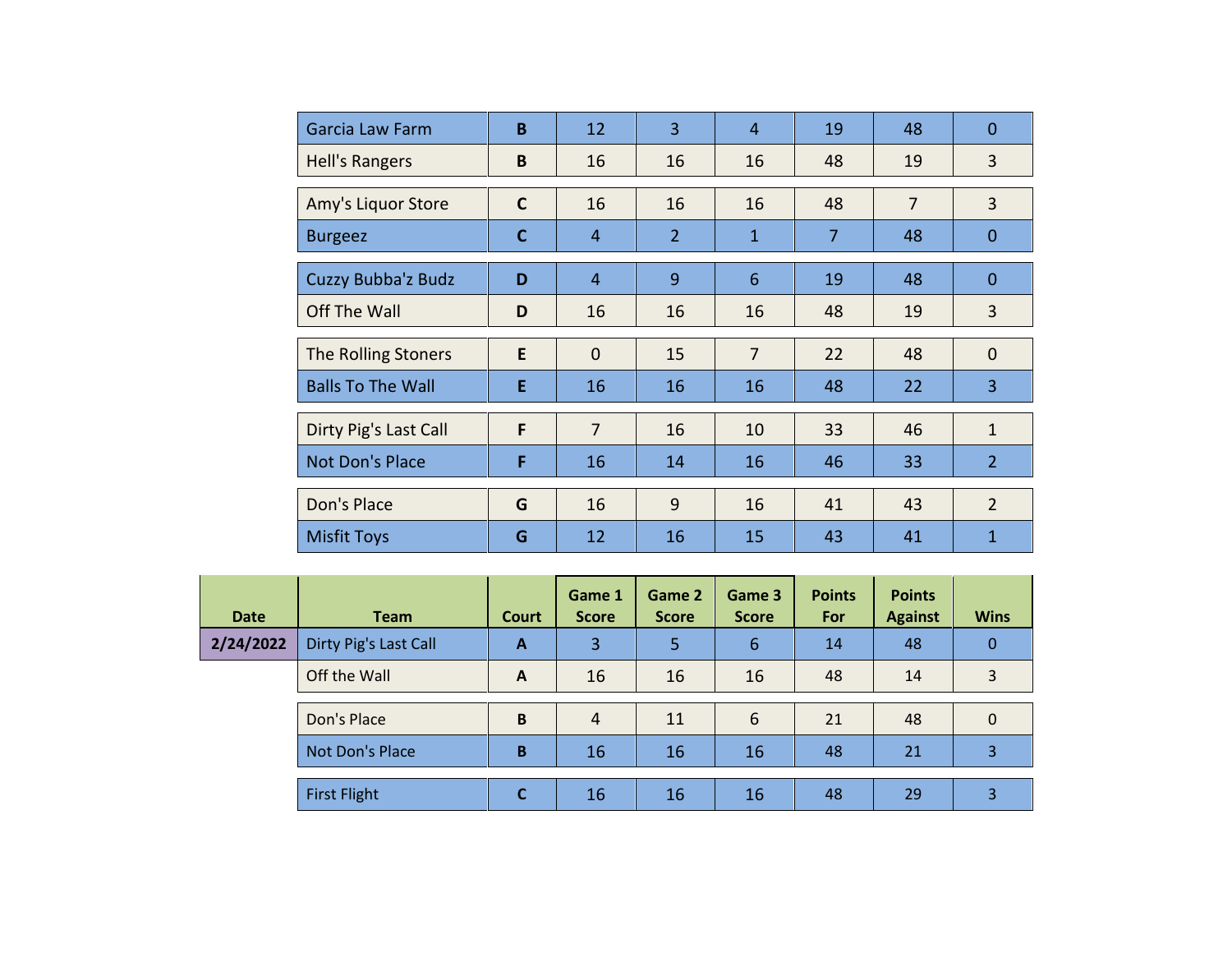| <b>Misfit Toys</b>       | $\mathsf{C}$ | 15 | 5  | 9  | 29 | 48 | 0              |
|--------------------------|--------------|----|----|----|----|----|----------------|
| <b>Hells Rangers</b>     | D            | 16 | 16 | 16 | 48 | 27 | 3              |
| The Rolling Stoners      | D            | 8  | 11 | 8  | 27 | 48 | $\mathbf 0$    |
| Amy's Liquor Store       | E            | 13 | 16 | 16 | 45 | 41 | $\overline{2}$ |
| Cuzzy Bubbaz Budz        | E            | 16 | 12 | 13 | 41 | 45 | $\mathbf{1}$   |
| <b>Balls to the Wall</b> | F            | 16 | 16 | 8  | 40 | 36 | $\overline{2}$ |
| <b>Burgeez</b>           | F            | 9  | 11 | 16 | 36 | 40 | $\mathbf{1}$   |
| Garcia Law Farm          | G            | 16 | 8  | 14 | 38 | 47 | $\mathbf{1}$   |
| Leto Chiropactic         | G            | 15 | 16 | 16 | 47 | 38 | $\overline{2}$ |

| <b>Date</b> | <b>Team</b>         | <b>Court</b> | Game 1<br><b>Score</b> | Game 2<br><b>Score</b> | Game 3<br><b>Score</b> | <b>Points</b><br>For | <b>Points</b><br><b>Against</b> | <b>Wins</b>    |
|-------------|---------------------|--------------|------------------------|------------------------|------------------------|----------------------|---------------------------------|----------------|
| 3/3/2022    | Garcia Law Farm     | $\mathbf{A}$ | 16                     | 16                     | 16                     | 48                   | 35                              | 3              |
|             | <b>Misfit Toys</b>  | $\mathbf{A}$ | 12                     | 12                     | 11                     | 35                   | 48                              | $\mathbf 0$    |
|             | The Rolling Stoners | $\mathbf B$  | 8                      | $\overline{7}$         | $\overline{7}$         | 22                   | 48                              | $\mathbf 0$    |
|             | <b>Burgeez</b>      | B            | 16                     | 16                     | 16                     | 48                   | 22                              | 3              |
|             | Don's Place         | $\mathbf{C}$ | $\overline{2}$         | 16                     | 15                     | 33                   | 45                              | $\mathbf{1}$   |
|             | Off the Wall        | $\mathsf{C}$ | 16                     | 13                     | 16                     | 45                   | 33                              | $\overline{2}$ |
|             | <b>First Flight</b> | D            | 16                     | 5                      | 16                     | 37                   | 37                              | $\overline{2}$ |
|             | Not Don's Place     | D            | 14                     | 16                     | 7                      | 37                   | 37                              | 1              |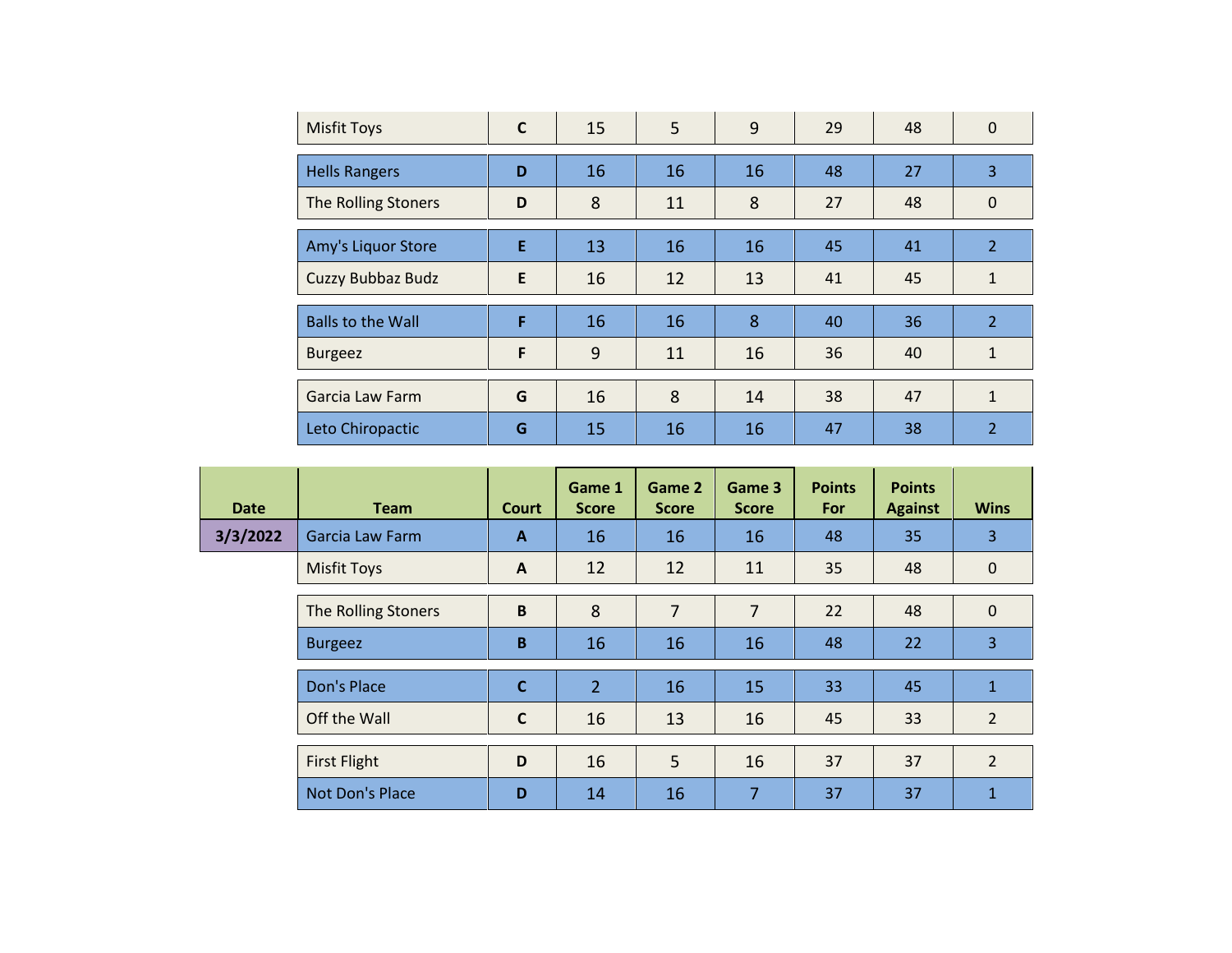| <b>Hell's Rangers</b>    | E | 16 | 16 | 16 | 48 | 18 | 3  |
|--------------------------|---|----|----|----|----|----|----|
| Leto Chiropractic        | F | 5  | 6  |    | 18 | 48 |    |
|                          |   |    |    |    |    |    |    |
| Amy's Liquor Store       |   | 16 | 16 | 16 | 48 | 15 | 3  |
| Dirty Pig's Last Call    |   | 4  | 8  | 3  | 15 | 48 |    |
|                          |   |    |    |    |    |    |    |
| <b>Balls to the Wall</b> | G | 12 | 13 | 16 | 41 | 36 |    |
| Cuzzy Bubbaz Budz        | G | 16 | 16 | 4  | 36 | 41 | C. |

| <b>Date</b> | <b>Team</b>              | <b>Court</b> | Game 1<br><b>Score</b> | Game 2<br><b>Score</b> | Game 3<br><b>Score</b> | <b>Points</b><br>For | <b>Points</b><br><b>Against</b> | <b>Wins</b>    |
|-------------|--------------------------|--------------|------------------------|------------------------|------------------------|----------------------|---------------------------------|----------------|
| 3/10/2022   | Leto Chiropractic        | $\mathbf{A}$ | 16                     | 9                      | 16                     | 41                   | 31                              | $\overline{2}$ |
|             | The Rolling Stoners      | $\mathsf{A}$ | 8                      | 16                     | $\overline{7}$         | 31                   | 41                              | $\mathbf{1}$   |
|             | <b>First Flight</b>      | $\mathbf B$  | $\mathbf{1}$           | 8                      | 8                      | 17                   | 48                              | $\mathbf{0}$   |
|             | Off the Wall             | B            | 16                     | 16                     | 16                     | 48                   | 17                              | 3              |
|             | <b>Balls to the Wall</b> | $\mathbf{C}$ | $6\phantom{1}$         | 16                     | 16                     | 38                   | 28                              | $\overline{2}$ |
|             | Dirty Pig's Last Call    | $\mathbf c$  | 16                     | $\overline{4}$         | 8                      | 28                   | 38                              | $\mathbf{1}$   |
|             | <b>Hell's Rangers</b>    | D            | 10                     | $\overline{3}$         | 16                     | 29                   | 45                              | $\mathbf{1}$   |
|             | <b>Misfit Toys</b>       | D            | 16                     | 16                     | 13                     | 45                   | 29                              | $\overline{2}$ |
|             | <b>Burgeez</b>           | E            | 15                     | 8                      | 16                     | 39                   | 46                              | $\mathbf{1}$   |
|             | Cuzzy Bubbaz Budz        | E            | 16                     | 16                     | 14                     | 46                   | 39                              | $\overline{2}$ |
|             | Garcia Law Farm          | F            | 15                     | $\overline{4}$         | 5                      | 24                   | 48                              | $\mathbf 0$    |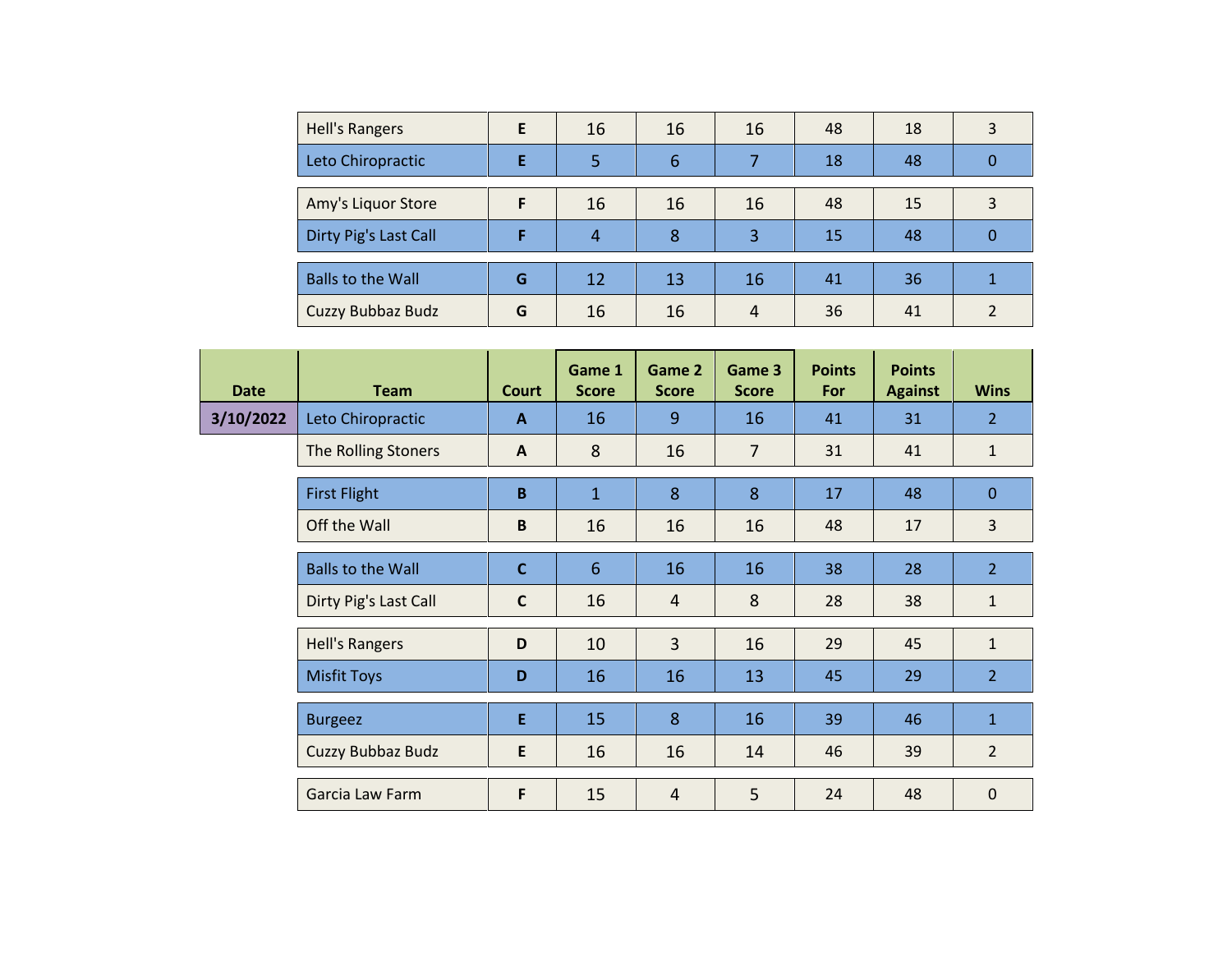| Not Don's Place    | 16 | 16 | 16 | 48 |    |  |
|--------------------|----|----|----|----|----|--|
| Amy's Ligour Store | 16 | 16 | 16 | 48 | 14 |  |
| Don's Place        |    |    |    | 14 | 48 |  |

| <b>Date</b> | <b>Team</b>              | <b>Court</b> | Game 1<br><b>Score</b> | Game 2<br><b>Score</b> | Game 3<br><b>Score</b> | <b>Points</b><br>For | <b>Points</b><br><b>Against</b> | <b>Wins</b>    |
|-------------|--------------------------|--------------|------------------------|------------------------|------------------------|----------------------|---------------------------------|----------------|
| 3/17/2022   | Hells' Rangers           | $\mathbf{A}$ | 8                      | 14                     | 9                      | 31                   | 48                              | $\mathbf 0$    |
|             | Not Don's Place          | $\mathbf{A}$ | 16                     | 16                     | 16                     | 48                   | 31                              | 3              |
|             | <b>Burgeez</b>           | $\mathbf B$  | $\overline{7}$         | 11                     | $\overline{4}$         | 22                   | 48                              | $\mathbf 0$    |
|             | Dirty Pig's Last Call    | B            | 16                     | 16                     | 16                     | 48                   | 22                              | 3              |
|             | Leto Chiropractic        | $\mathsf{C}$ | 16                     | 16                     | 16                     | 48                   | 20                              | $\overline{3}$ |
|             | <b>Misfit Toys</b>       | $\mathbf c$  | 8                      | 9                      | 3                      | 20                   | 48                              | $\mathbf{0}$   |
|             | <b>Balls to the Wall</b> | D            | 16                     | 16                     | 16                     | 48                   | 28                              | $\overline{3}$ |
|             | Don's Place              | D            | 6                      | 9                      | 13                     | 28                   | 48                              | $\pmb{0}$      |
|             | Garcia Law Farm          | E            | 11                     | 8                      | $\overline{0}$         | 19                   | 48                              | $\mathbf 0$    |
|             | Off the Wall             | E            | 16                     | 16                     | 16                     | 48                   | 19                              | $\overline{3}$ |
|             | Amy's Liqour Store       | F            | 10                     | 16                     | 9                      | 35                   | 38                              | $\mathbf{1}$   |
|             | <b>First Flight</b>      | F            | 16                     | 6                      | 16                     | 38                   | 35                              | 2 <sup>1</sup> |
|             | The Rolling Stoners      | G            | $\overline{2}$         | 16                     | 16                     | 34                   | 34                              | $\overline{2}$ |
|             | Cuzzy Buabbaz Budz       | G            | 16                     | 11                     | $\overline{7}$         | 34                   | 34                              | $\mathbf{1}$   |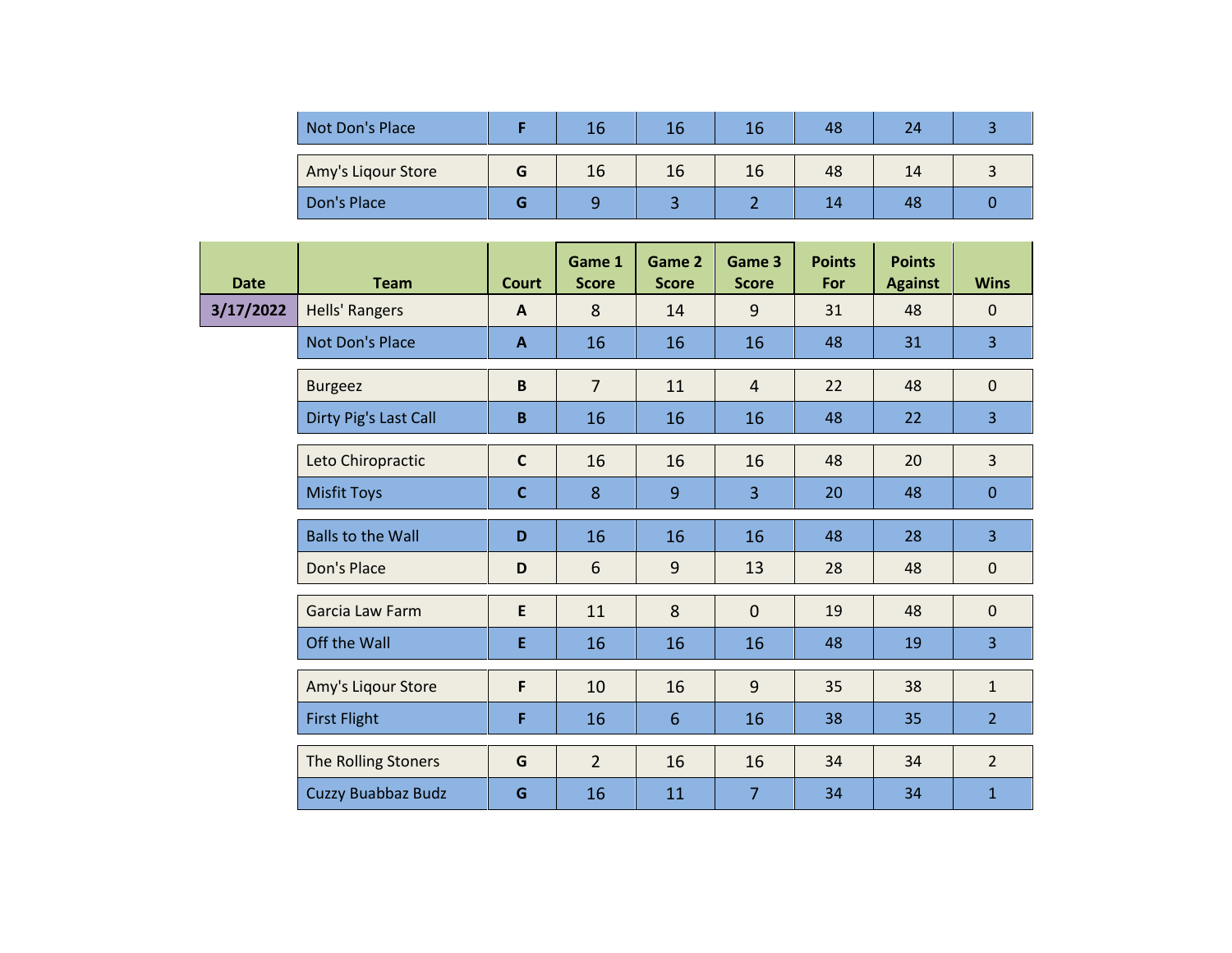| <b>Date</b> | <b>Team</b>              | <b>Court</b> | Game 1<br><b>Score</b> | Game 2<br><b>Score</b> | Game 3<br><b>Score</b> | <b>Points</b><br>For | <b>Points</b><br><b>Against</b> | <b>Wins</b>    |
|-------------|--------------------------|--------------|------------------------|------------------------|------------------------|----------------------|---------------------------------|----------------|
| 3/31/2022   | <b>Burgeez</b>           | $\mathbf{A}$ | 8                      | 16                     | 11                     | 35                   | 41                              | $\mathbf{1}$   |
|             | Don's Place              | $\mathsf{A}$ | 16                     | 9                      | 16                     | 41                   | 35                              | $\overline{2}$ |
|             | Amy's Liquor Store       | B            | 16                     | 16                     | 16                     | 48                   | 14                              | $\overline{3}$ |
|             | Garcia Law Farm          | B            | $\mathbf 1$            | $6\phantom{1}$         | 7                      | 14                   | 48                              | $\mathbf{0}$   |
|             | Cuzzy Bubbaz Budz        | $\mathbf c$  | 16                     | 8                      | 16                     | 40                   | 43                              | $\overline{2}$ |
|             | Dirty Pig's Last Call    | $\mathbf c$  | 13                     | 16                     | 14                     | 43                   | 40                              | $\mathbf{1}$   |
|             | <b>Hell's Rangers</b>    | D            | 15                     | 16                     | 10                     | 41                   | 40                              | $\mathbf{1}$   |
|             | Off the Wall             | D            | 16                     | 8                      | 16                     | 40                   | 41                              | $\overline{2}$ |
|             | <b>Balls to the Wall</b> | E            | 2 <sup>1</sup>         | 10                     | 10                     | 22                   | 48                              | $\overline{0}$ |
|             | <b>First Flight</b>      | E            | 16                     | 16                     | 16                     | 48                   | 22                              | $\overline{3}$ |
|             | The Rolling Stoners      | F            | 5                      | $\overline{4}$         | 15                     | 24                   | 48                              | $\mathbf{0}$   |
|             | <b>Misfit Toys</b>       | F            | 16                     | 16                     | 16                     | 48                   | 24                              | $\overline{3}$ |
|             | Leto Chiropractic        | G            | 16                     | 14                     | $6\phantom{1}6$        | 36                   | 39                              | $\mathbf{1}$   |
|             | Not Don's Place          | G            | $\overline{7}$         | 16                     | 16                     | 39                   | 36                              | $\overline{2}$ |

| <b>Date</b> | <b>Team</b>              | <b>Court</b> | Game 1<br><b>Score</b> | Game 2<br><b>Score</b> | Game 3<br><b>Score</b> | <b>Points</b><br>For | <b>Points</b><br><b>Against</b> | <b>Wins</b> |
|-------------|--------------------------|--------------|------------------------|------------------------|------------------------|----------------------|---------------------------------|-------------|
| 4/7/2022    | <b>Balls to the Wall</b> | A            | 16                     | 16                     | 16                     | 48                   | 22                              |             |
|             | Garcia Law Farm          |              | b                      | 10                     | 6                      | 22                   | 48                              |             |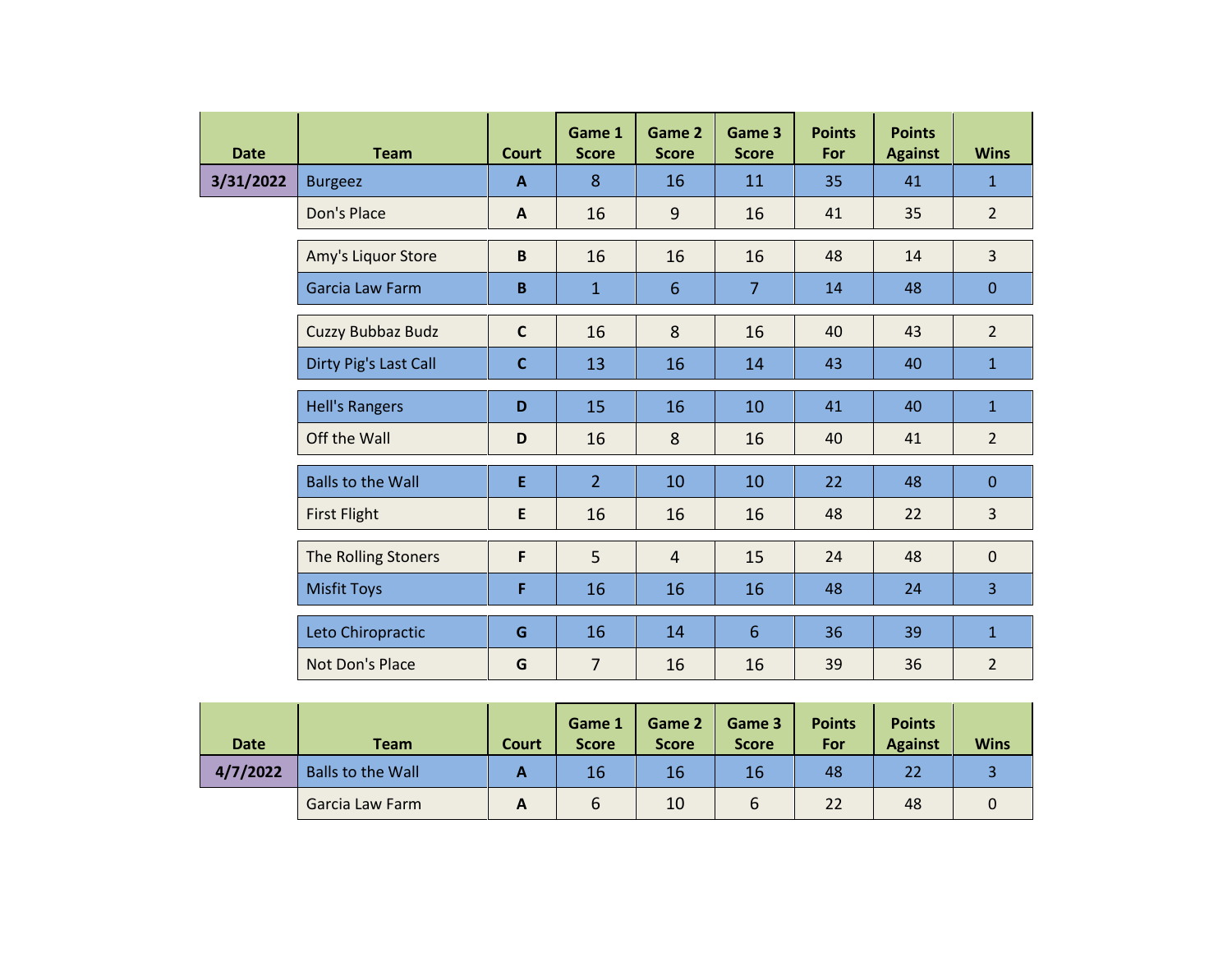| <b>Cuzzy Bubbaz Buds</b> | B           | 11 | 5              | 16             | 32 | 44 | $\mathbf{1}$   |
|--------------------------|-------------|----|----------------|----------------|----|----|----------------|
| Don;s Place              | B           | 16 | 16             | 12             | 44 | 32 | $\overline{2}$ |
| <b>Burgeez</b>           | $\mathbf C$ | 9  | $\overline{2}$ | 11             | 22 | 48 | $\Omega$       |
| <b>First Flight</b>      | $\mathbf c$ | 16 | 16             | 16             | 48 | 22 | 3              |
| The Rolling Stoners      | D           | 9  | 6              | 6              | 21 | 48 | $\mathbf 0$    |
| Dirty Pig's Last Call    | D           | 16 | 16             | 16             | 48 | 21 | 3              |
|                          |             |    |                |                |    |    |                |
| <b>Misfit Toys</b>       | E           | 11 | 6              | $\overline{4}$ | 21 | 48 | $\overline{0}$ |
| Not Don's Place          | E           | 16 | 16             | 16             | 48 | 21 | 3              |
| Leto Chirpractic         | F           | 8  | $\overline{3}$ | 16             | 27 | 42 | $\mathbf{1}$   |
| Off The Wall             | F           | 16 | 16             | 10             | 42 | 27 | $\overline{2}$ |
| Amy's Liqour Store       | G           | 16 | 16             | 16             | 48 | 33 | $\overline{3}$ |

| <b>Date</b> | <b>Team</b>              | <b>Court</b> | Game 1<br><b>Score</b> | Game 2<br><b>Score</b> | Game 3<br><b>Score</b> | <b>Points</b><br>For | <b>Points</b><br><b>Against</b> | <b>Wins</b> |
|-------------|--------------------------|--------------|------------------------|------------------------|------------------------|----------------------|---------------------------------|-------------|
| 4/14/2022   | Not Don't's Place        | A            | 16                     | 16                     | 16                     | 48                   | 20                              | 3           |
|             | The Rolling Stoners      | A            | $\mathcal{P}$          | 9                      | 9                      | 20                   | 48                              | $\Omega$    |
|             | <b>Balls to the Wall</b> | B            | 14                     | 15                     | 14                     | 43                   | 48                              | 0           |
|             | <b>Hell's Rangers</b>    | B            | 16                     | 16                     | 16                     | 48                   | 43                              | 3           |
|             | Amy's Liquor Store       | $\mathsf{C}$ | 16                     | 16                     | 16                     | 48                   | 22                              | 3           |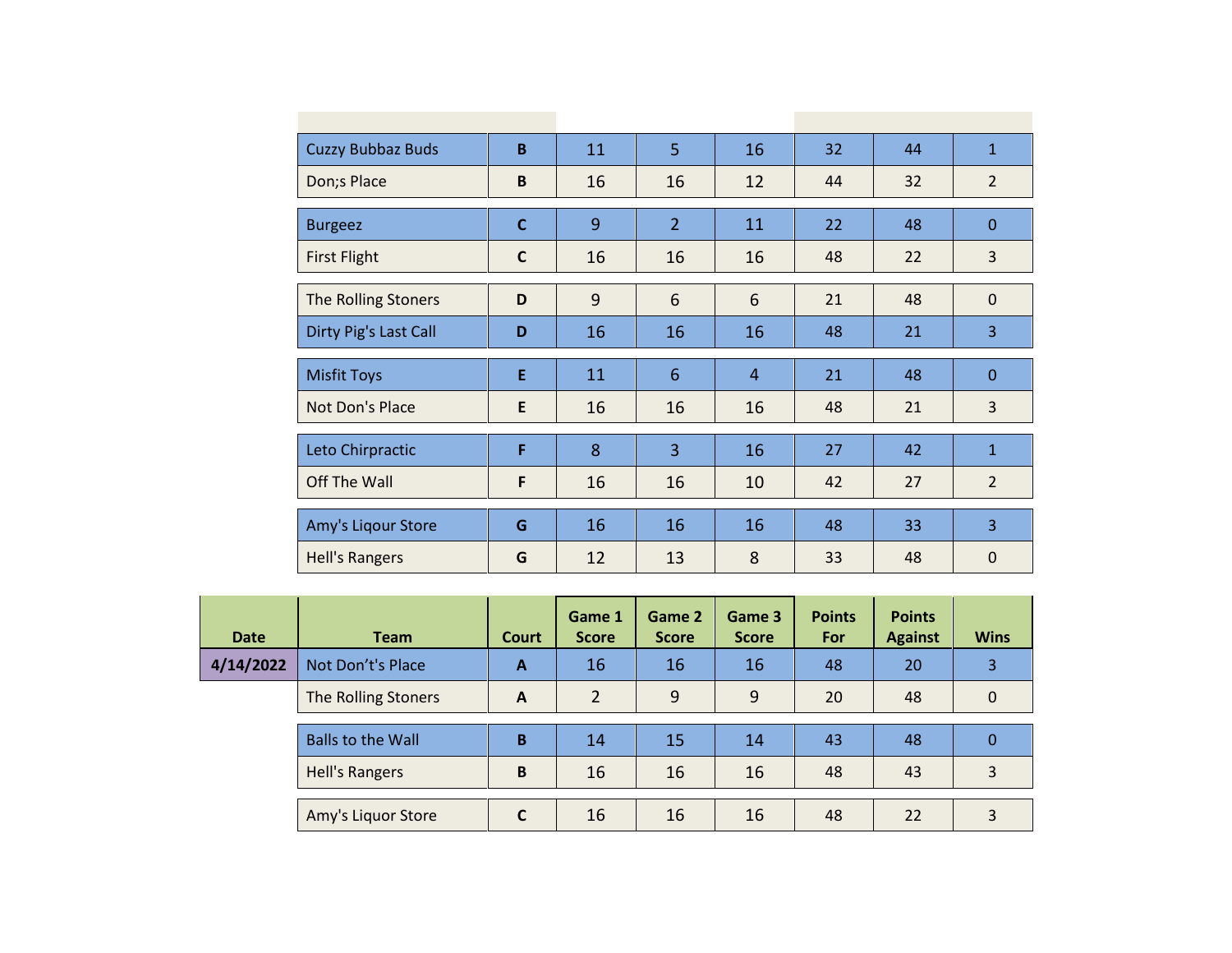| Leto Chiropractic           | $\mathbf c$ | 8              | 5              | 9              | 22 | 48 | $\mathbf 0$    |
|-----------------------------|-------------|----------------|----------------|----------------|----|----|----------------|
| <b>Burgeez</b>              | D           | 16             | 16             | 16             | 48 | 36 | 3              |
| Garcia Law Farm             | D           | 11             | 14             | 11             | 36 | 48 | $\mathbf 0$    |
| <b>Dirty Pigs Last Call</b> | E           | 16             | 16             | 16             | 48 | 26 | 3              |
| Don's Place                 | E           | $\overline{7}$ | $\overline{7}$ | 12             | 26 | 48 | $\mathbf 0$    |
| Cuzzy Bubbaz Budz           | F           | 16             | $\overline{4}$ | 9              | 29 | 37 | $\mathbf{1}$   |
| <b>First Flight</b>         | F           | 5              | 16             | 16             | 37 | 29 | $\overline{2}$ |
| <b>Misfit Toys</b>          | G           | 16             | 12             | $\overline{4}$ | 32 | 44 | $\mathbf{1}$   |
| Off The Wall                | G           | 12             | 16             | 16             | 44 | 32 | $\overline{2}$ |

| <b>Date</b> | <b>Team</b>              | <b>Court</b> | Game 1<br><b>Score</b> | Game 2<br><b>Score</b> | Game 3<br><b>Score</b> | <b>Points</b><br><b>For</b> | <b>Points</b><br><b>Against</b> | <b>Wins</b>    |
|-------------|--------------------------|--------------|------------------------|------------------------|------------------------|-----------------------------|---------------------------------|----------------|
| 4/21/2022   | <b>Burgeez</b>           | $\mathbf{A}$ | 1                      | 11                     | $\overline{4}$         | 16                          | 48                              | $\mathbf{0}$   |
|             | <b>Hell's Rangers</b>    | $\mathbf{A}$ | 16                     | 16                     | 16                     | 48                          | 16                              | 3              |
|             | The Rolling Stoners      | B            | 5                      | 16                     | 13                     | 34                          | 43                              | $\mathbf{1}$   |
|             | Don's Place              | B            | 16                     | 11                     | 16                     | 43                          | 34                              | $\overline{2}$ |
|             | Cuzzy Bubba'z Buds       | $\mathbf{C}$ | 12                     | 16                     | 10                     | 38                          | 42                              | $\mathbf{1}$   |
|             | Garcia Law Farm          | $\mathbf{C}$ | 16                     | 10                     | 16                     | 42                          | 38                              | $\overline{2}$ |
|             | <b>Balls to the Wall</b> | D            | 16                     | 13                     | 14                     | 43                          | 44                              | $\mathbf{1}$   |
|             | Leto Chriporactic        | D            | 12                     | 16                     | 16                     | 44                          | 43                              | $\overline{2}$ |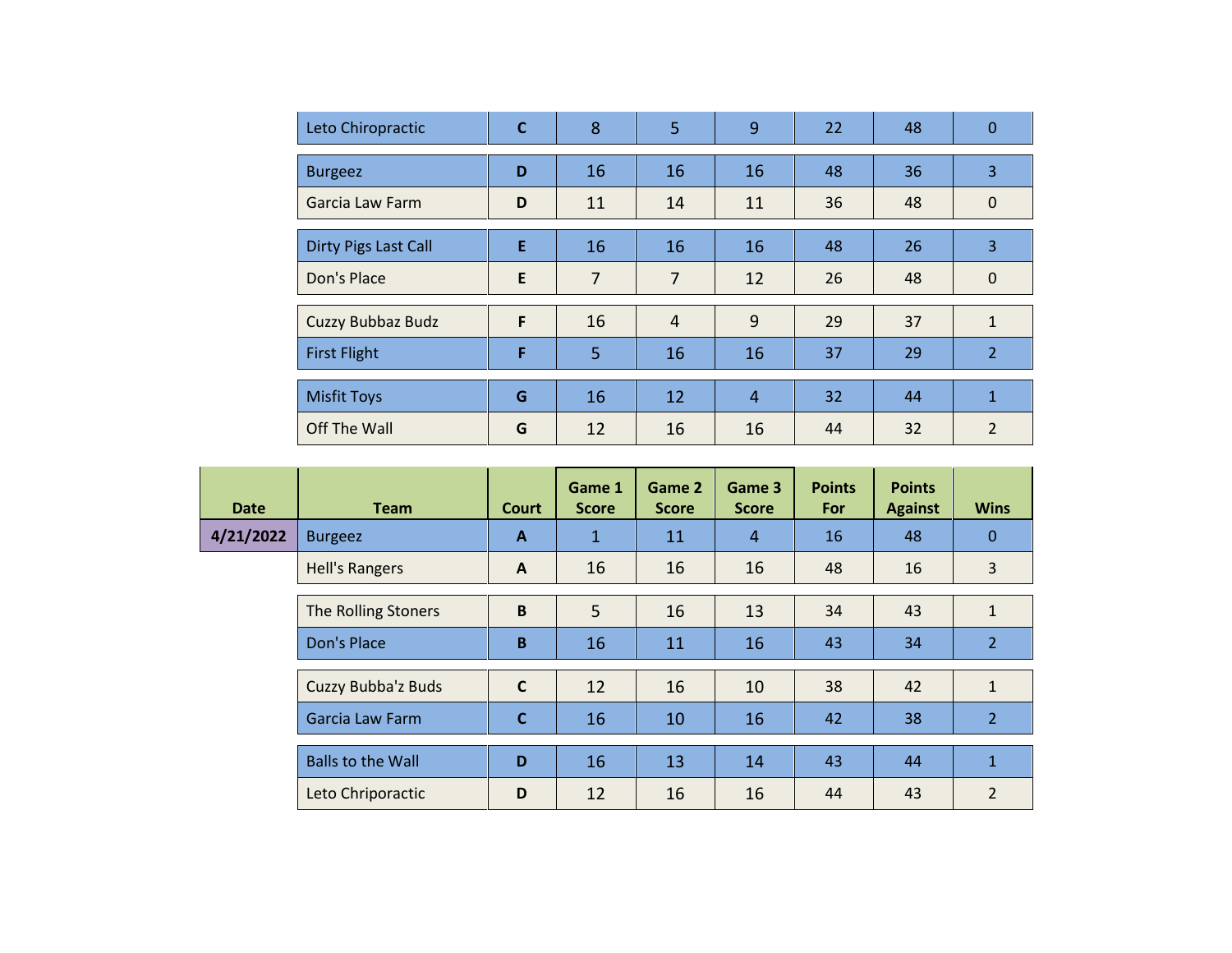| Not Don's Place       |   | 15 | 16 | 9  | 40 | 41 |   |
|-----------------------|---|----|----|----|----|----|---|
| Off The Wall          | F | 16 | 9  | 16 | 41 | 40 |   |
|                       |   |    |    |    |    |    |   |
| Amy's Liquor Store    |   | 16 | 16 | 16 | 48 | 16 |   |
| <b>Misfit Toys</b>    |   | 1  | ⇁  | 8  | 16 | 48 | 0 |
|                       |   |    |    |    |    |    |   |
| Dirty Pig's Last Call | G | 16 | 16 | 11 | 43 | 40 |   |
| <b>First Flight</b>   | G | 11 | 13 | 16 | 40 | 43 |   |

| <b>Date</b> | <b>Team</b>              | <b>Court</b> | Game 1<br><b>Score</b> | Game 2<br><b>Score</b> | Game 3<br><b>Score</b> | <b>Points</b><br>For | <b>Points</b><br><b>Against</b> | <b>Wins</b>    |
|-------------|--------------------------|--------------|------------------------|------------------------|------------------------|----------------------|---------------------------------|----------------|
| 4/28/2022   | Dons Place               | $\mathbf{A}$ | 10                     | 16                     | 16                     | 42                   | 33                              | 2 <sup>1</sup> |
|             | <b>First Flight</b>      | $\mathbf{A}$ | 16                     | $\overline{2}$         | 15                     | 33                   | 42                              | $\mathbf{1}$   |
|             | <b>Burgeez</b>           | B            | 9                      | $\overline{7}$         | 12                     | 28                   | 48                              | $\mathbf 0$    |
|             | Leto Chiropractic        | B            | 16                     | 16                     | 16                     | 48                   | 28                              | 3              |
|             | <b>Off The Wall</b>      | $\mathbf C$  | 16                     | 16                     | 16                     | 48                   | 25                              | 3              |
|             | The Rolling Stoners      | $\mathsf{C}$ | 12                     | $\overline{2}$         | 11                     | 25                   | 48                              | $\mathbf 0$    |
|             | Amy's Liquor Store       | D            | 16                     | 11                     | $\overline{4}$         | 31                   | 41                              | $\mathbf{1}$   |
|             | Not Don's Place          | D            | 9                      | 16                     | 16                     | 41                   | 31                              | 2 <sup>1</sup> |
|             | <b>Balls to the Wall</b> | E            | 16                     | 16                     | 16                     | 48                   | 22                              | 3              |
|             | <b>Misfit Toys</b>       | E            | 14                     | $\overline{4}$         | $\overline{4}$         | 22                   | 48                              | $\mathbf 0$    |
|             | Dirty Pig's Last Call    | F            | 16                     | 16                     | 16                     | 48                   | 27                              | 3              |